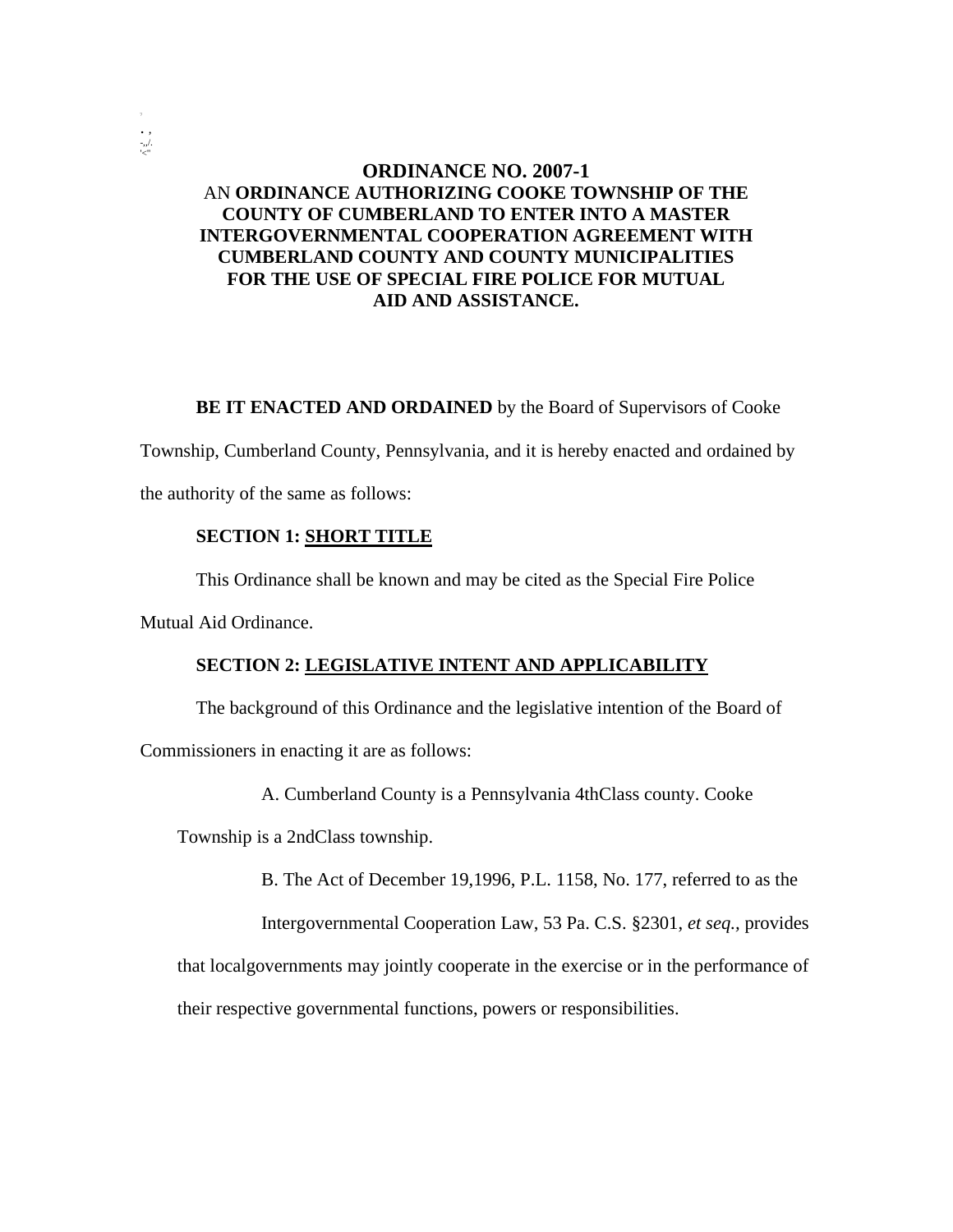C. The use'-ofSpecial Fire Police to perfonn traffic and crowd control services and other necessary functions, whether within or outside the boundaries of he municipality by which they are continned, is governed by statutory authority 35 P.S. §1201, *et seq.*

D. The Board of Commissioners of Cumberland County, Pennsylvania, and the governing bodies of the participating municipalities recognize the desirability of sharing Special Fire Police resources for both emergency and nonemergency events for the protection of the health, safety and welfare of all residents.

## **SECTION 3: TERMS OF THE AGREEMENT**

A. The conditions of membership, duration, purpose and objectives of the intergovernmental agreement, including the powers and scope of authority delegated therein, manner and extent of financing, and organizational structure necessary to implement the agreement are set forth in the Intergovernmental Cooperation Agreement for Special Fire Police Mutual Aid and Emergency Assistance ("Agreement"), a copy of which is attached to this Ordinance as Exhibit "A" and incorporated herein as it set forth in full.

B. Any funds for implementation and continuing participation in the Agreement may be appropriated by the Board of Commissioners of Cumberland County and the governing bodies of participating municipalities as they shall detennine, in their sole discretion, from time to time.

2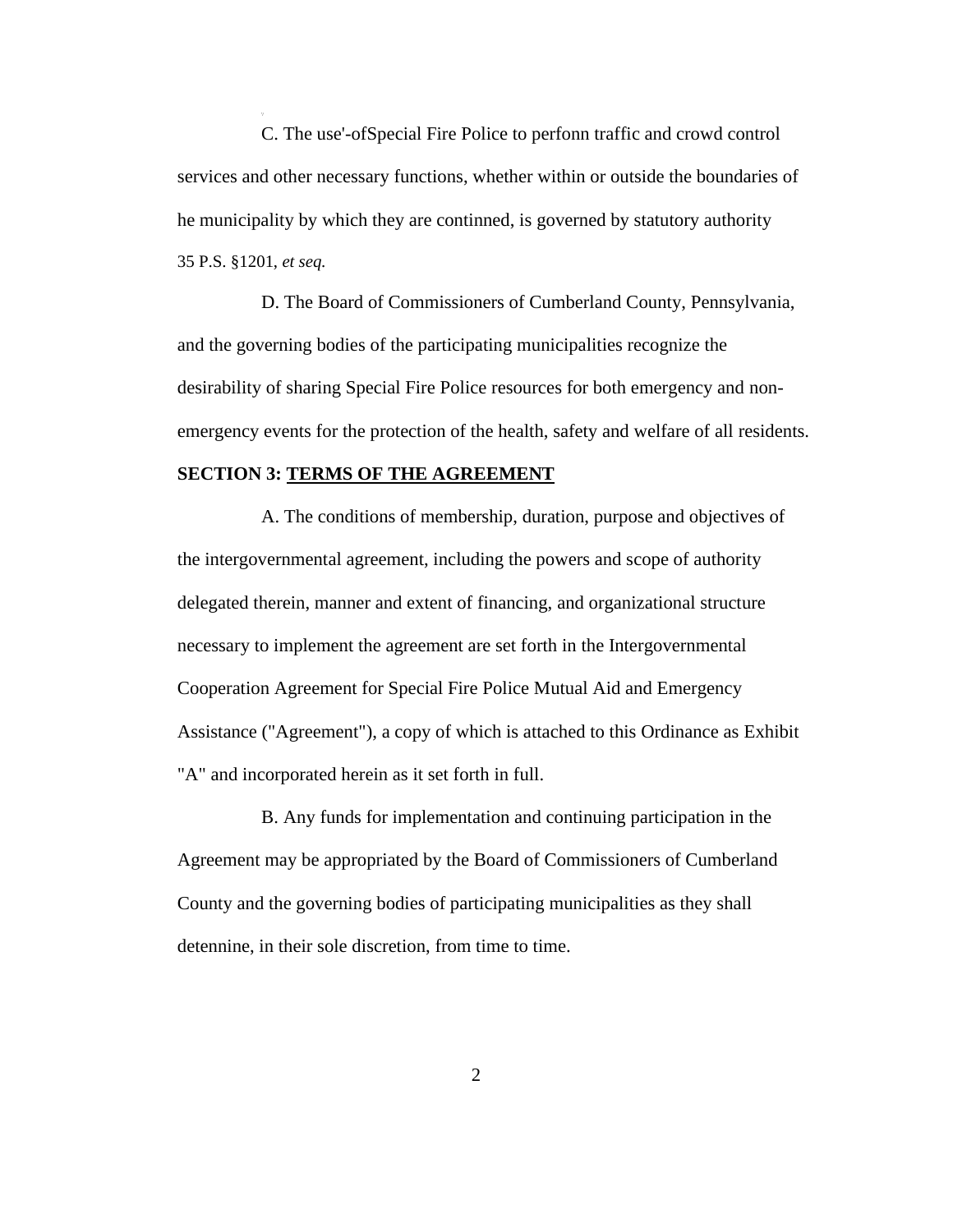C. Real and personal property may be acquired, managed or disposed of under this Ordinance.

D. Each party has the power to enter into contracts for policies of group insurance and e~ployee benefits, including social security, for all of their employees, including those whose duties further the purposes of the Agreement.

E. Cooke Township may withdraw from this Agreement at any time upon thirty (30) days advance written notice to Cumberland County.

#### **SECTION 4: AUTHORITY TO ENTER AGREEMENT**

The Chairman of the Board of Commissioners of Cumberland County is hereby authorized to execute all documents and perform all actions necessary to cause the County to enter the Agreement.

## **SECTION 5: SEVERABILITY**

If any sentence, clause, phrase or section of this Ordinance is for any reason found to be unconstitutional, illegal or invalid, such unconstitutionality, illegality or invalidity shall not affect or impair any of the remaining provisions, sentences, clauses, phrases, sections or parts of this Ordinance.

It is hereby declared as the intention of the Board of Commissioners of Cumberland County that this Ordinance would have been adopted had such unconstitutional, illegal or invalid sentence, clause, phrase, section or part thereof not been included therein.